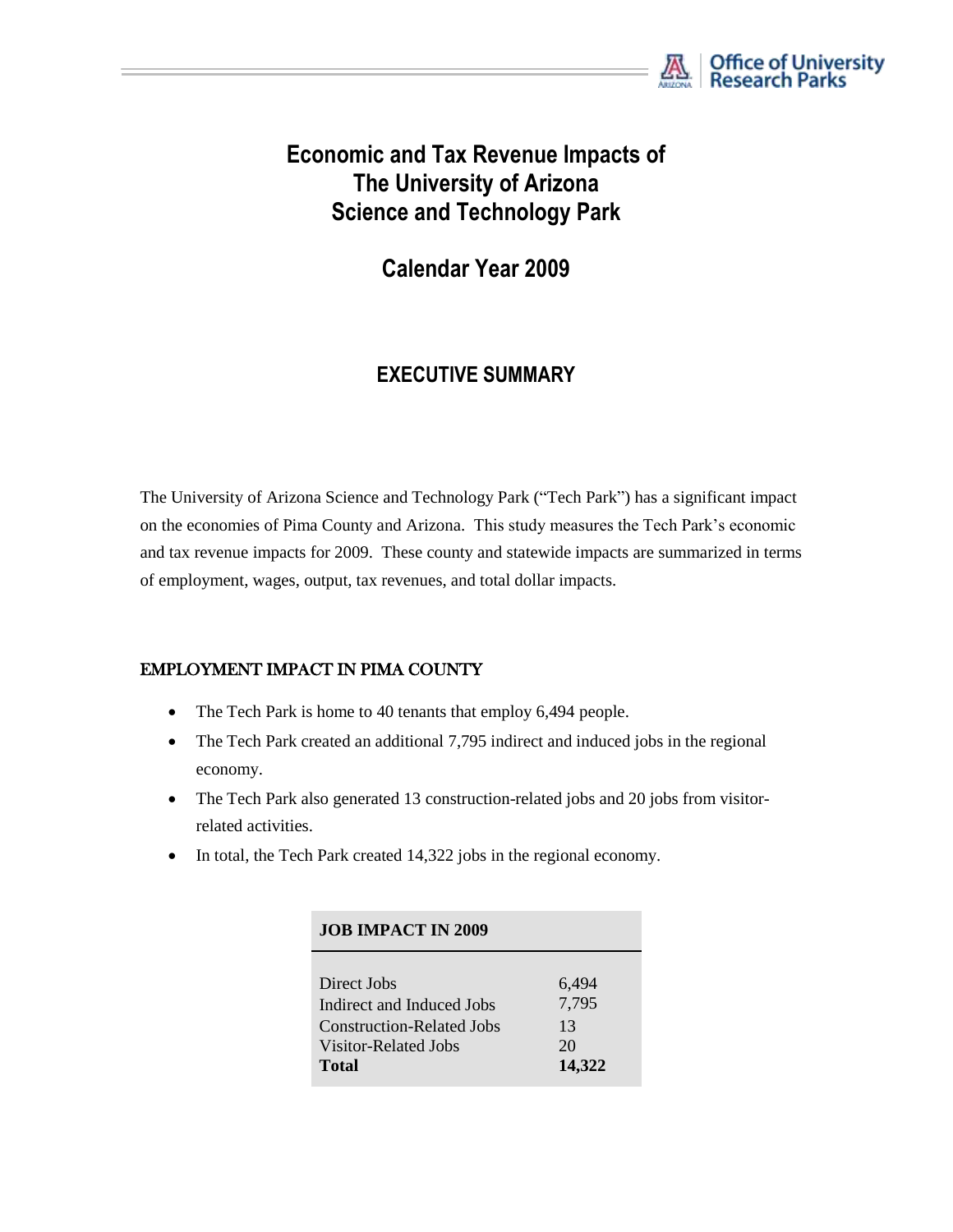

#### WAGE IMPACT IN PIMA COUNTY

- The average annual salary for Tech Park employees was \$74,425, compared to the Pima County average of \$40,887.
- Tech Park tenants paid \$471.5 million in wages to their employees.
- An additional \$282.4 million in wages was paid to workers in indirect and induced jobs.
- Another \$0.7 million in wages was paid to construction-related jobs and \$0.6 million to visitor-related jobs.
- In total, the Tech Park generated \$755.2 million of wages in Pima County.

| <b>WAGE IMPACT IN 2009</b>        |           |
|-----------------------------------|-----------|
| $(\$$ in Millions)                |           |
| Direct Wages                      | \$471.5   |
| Indirect and Induced Wages        | \$282.4   |
| <b>Construction-Related Wages</b> | S.<br>0.7 |
| <b>Visitor-Related Wages</b>      | 0.6       |
| <b>Total</b>                      | \$755.2   |

#### TAX REVENUE IMPACT IN PIMA COUNTY: 2009

- Tech Park tenants' ongoing operations generated \$13.1 million in tax revenues.
- The Tech Park was responsible for an additional \$57.5 million of induced tax revenues.
- An additional \$201,000 in tax revenues was generated from construction-related activities. In total, an estimated \$70.8 million in tax revenues from Tech Park tenant activities were distributed to state, county and city governments.
	- o The State of Arizona received \$31.9 million or 45% of total tax revenue.
	- o Pima County received \$20.5 million or 29% of total tax revenue.
	- o The City of Tucson received \$18.4 million or 26% of total tax revenue.

| $(\$$ in Millions)   |                   |
|----------------------|-------------------|
| Direct               | \$13.1            |
| Induced              | \$57.5            |
| Construction-Related | $\frac{1}{2}$ 0.2 |
| <b>Total</b>         | \$70.8            |

#### **REVENUE DISTRIBUTION IN 2009**

| $(\$$ in Millions) |        |
|--------------------|--------|
| City of Tucson     | \$18.4 |
| Pima County        | \$20.5 |
| State of Arizona   | \$31.9 |
| <b>Total</b>       | \$70.8 |